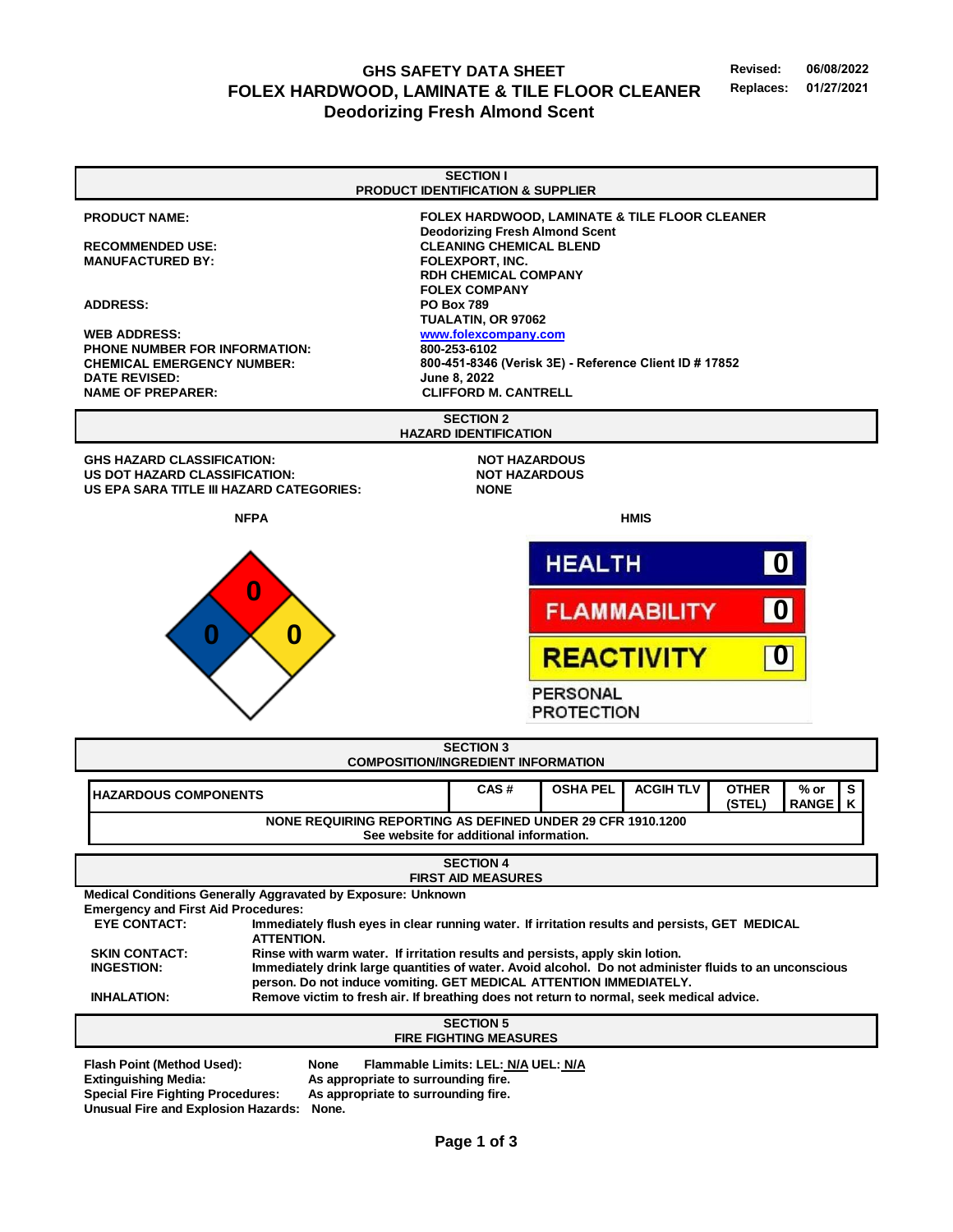**GHS SAFETY DATA SHEET Revised: 06/08/2022 FOLEX HARDWOOD, LAMINATE & TILE FLOOR CLEANER Replaces: 01/27/2021 Deodorizing Fresh Almond Scent**

**SECTION 6 ACCIDENTAL RELEASE MEASURES Steps to Be Taken in Case Material is Released or Spilled: SMALL SPILLS: Flush to sanitary sewer. Waste Disposal Method: Small quantities may be disposed of as sanitary waste. Consign wastes in excess of one gallon to an approved waste disposal facility according to local regulations. Uncontaminated product is not a RCRA hazardous waste. SECTION 7 HANDLING & STORAGE Precautions to Be Taken in Handling and Storing: Do not freeze. Keep container closed when not in use. Other Precautions: KEEP THIS AND ALL CHEMICALS OUT OF REACH OF CHILDREN. SECTION 8 EXPOSURE CONTROL/PERSONAL PROTECTION Respiratory Protection (Specify Type): Not necessary under normal & intended conditions of use.**  Ventilation: Not required. **Protective Gloves:** Not required<br> **Eve Protection:** Not required **Not required. Other Protective Clothing or Equipment: As required for sanitary purposes. Work/Hygienic Practices: Normal hygiene practices. Wash hands before eating, drinking, smoking or using bathroom facilities. Use good housekeeping practices. SECTION 9 PHYSICAL & CHEMICAL PROPERTIES Boiling Point: 212 <sup>o</sup>F Specific Gravity (H2O=1) 1.000 – 1.001 Vapor Pressure (mm Hg) 17 Melting Point < 32<sup>O</sup>F Vapor Density (Air=1) 2.4 Evaporation Rate (Water=1) 1 Solubility in Water: Complete Appearance and odor: Clear liquid with fresh almond odor VOC Content: NONE SECTION 10 STABILITY & REACTIVITY Stability: STABLE. Incompatibility (Materials to Avoid): Do not mix with other chemicals. Hazardous Decomposition or Byproducts: None. Hazardous Polymerization: Will Not Occur SECTION 11 TOXOLOGICAL INFORMATION Route(s) of Entry: Inhalation? No Skin? Yes Ingestion? Yes Eyes? Yes Health Hazards (Acute and Chronic): None known. Carcinogenicity:** California Proposition 65 does not apply. **NTP?** Ingredients not listed.  **IARC Monographs? Ingredients not listed. OSHA Regulated? Ingredients not listed. Signs and Symptoms of Exposure: INHALATION: Not an expected route of exposure. INGESTION: May cause gastric distress, and diarrhea SKIN CONTACT:** Not irritating.<br> **EYE CONTACT:** Not irritating. **Not irritating. May cause burning sensation, tearing. SECTION 12 ECOLOGICAL INFORMATION ECOTOXICITY: No data available. Not considered toxic to marine or terrestrial plants or annimals**

**OTHER ECOLOGICAL DATE:** None available

**PERSISTANCE & BIODIGRADABILITY: Surface active components meet biodegradibility standards**